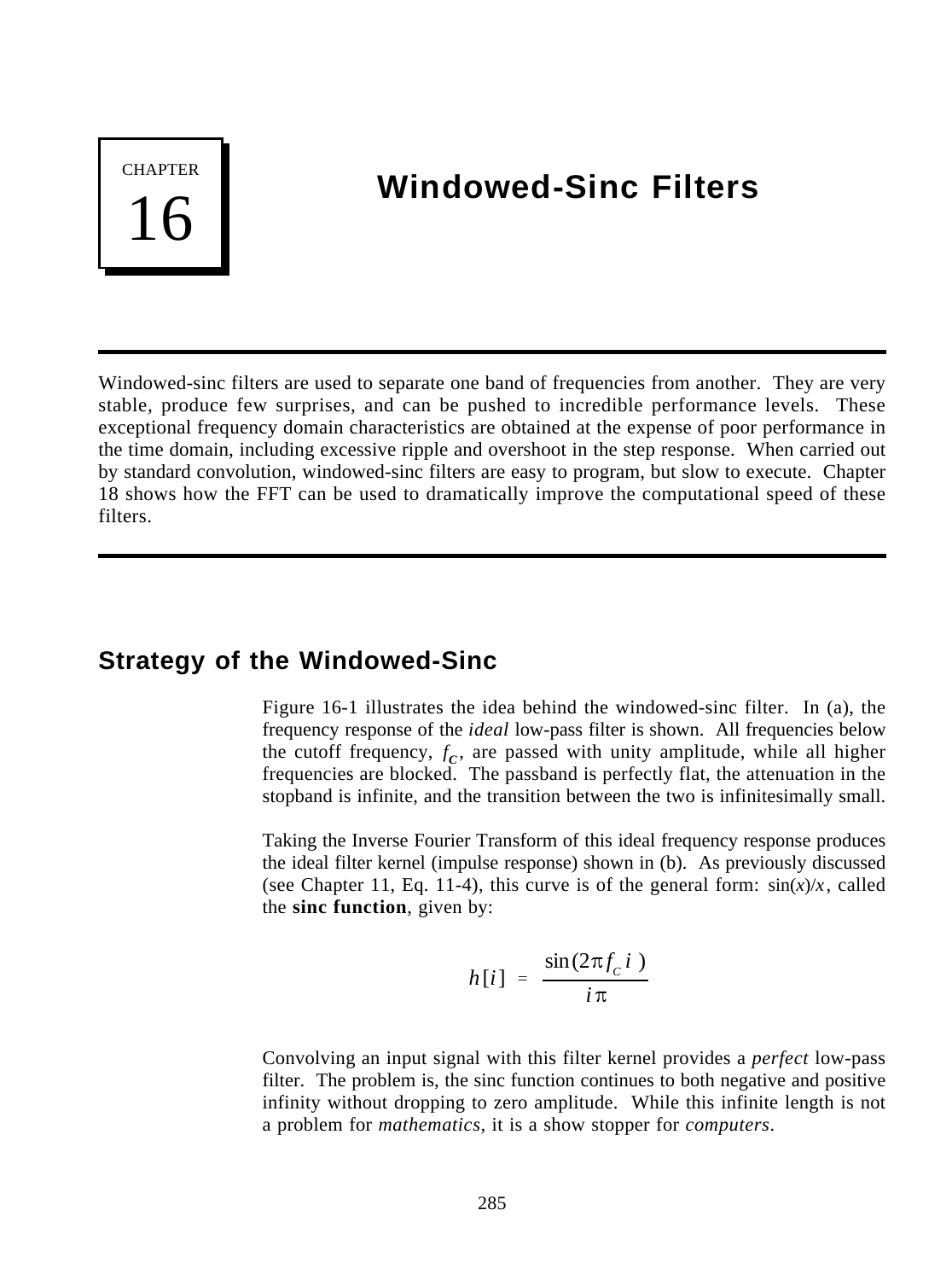To get around this problem, we will make two modifications to the sinc function in (b), resulting in the waveform shown in (c). First, it is truncated to  $M+1$  points, symmetrically chosen around the main lobe, where M is an even number. All samples outside these  $M+1$  points are set to zero, or simply ignored. Second, the entire sequence is shifted to the right so that it runs from 0 to *M*. This allows the filter kernel to be represented using only *positive* indexes. While many programming languages allow *negative* indexes, they are a nuisance to use. The sole effect of this *M*/2 shift in the filter kernel is to shift the output signal by the same amount.

Since the modified filter kernel is only an approximation to the ideal filter kernel, it will not have an ideal frequency response. To find the frequency response that is obtained, the Fourier transform can be taken of the signal in (c), resulting in the curve in (d). It's a mess! There is excessive ripple in the passband and poor attenuation in the stopband (recall the Gibbs effect discussed in Chapter 11). These problems result from the abrupt discontinuity at the ends of the truncated sinc function. Increasing the length of the filter kernel does not reduce these problems; the discontinuity is significant no matter how long *M* is made.

Fortunately, there is a simple method of improving this situation. Figure (e) shows a smoothly tapered curve called a **Blackman window**. Multiplying the truncated-sinc, (c), by the Blackman window, (e), results in the **windowedsinc** filter kernel shown in (f). The idea is to reduce the abruptness of the truncated ends and thereby improve the frequency response. Figure (g) shows this improvement. The passband is now flat, and the stopband attenuation is so good it cannot be seen in this graph.

Several different windows are available, most of them named after their original developers in the 1950s. Only two are worth using, the **Hamming window** and the **Blackman window** These are given by:

 $w[i] = 0.54 - 0.46 \cos(2\pi i/M)$ EQUATION 16-1 The Hamming window. These windows run from  $i = 0$  to  $M$ , for a total of  $M + 1$  points. EQUATION 16-2

 $w[i] = 0.42 - 0.5 \cos(2\pi i/M) + 0.08 \cos(4\pi i/M)$ 

Figure 16-2a shows the shape of these two windows for  $M = 50$  (i.e., 51 total points in the curves). Which of these two windows should you use? It's a trade-off between parameters. As shown in Fig. 16-2b, the Hamming window has about a 20% faster *roll-off* than the Blackman. However,

#### FIGURE 16-1 (facing page)

The Blackman window.

Derivation of the windowed-sinc filter kernel. The frequency response of the ideal low-pass filter is shown in (a), with the corresponding filter kernel in (b), a sinc function. Since the sinc is infinitely long, it must be truncated to be used in a computer, as shown in (c). However, this truncation results in undesirable changes in the frequency response, (d). The solution is to multiply the truncated-sinc with a smooth window,  $(e)$ , resulting in the windowed-sinc filter kernel, (f). The frequency response of the windowed-sinc, (g), is smooth and well behaved. These figures are not to scale.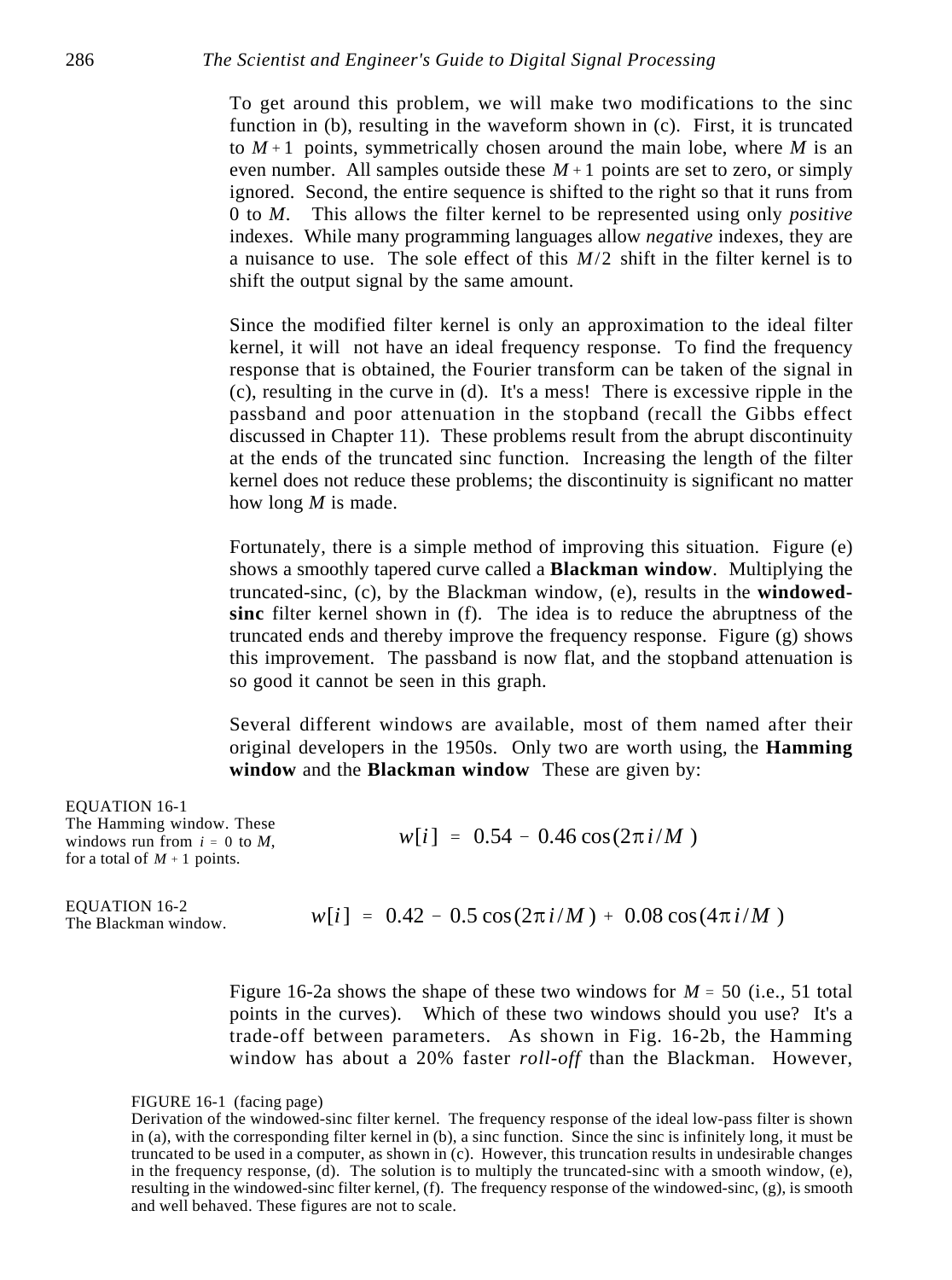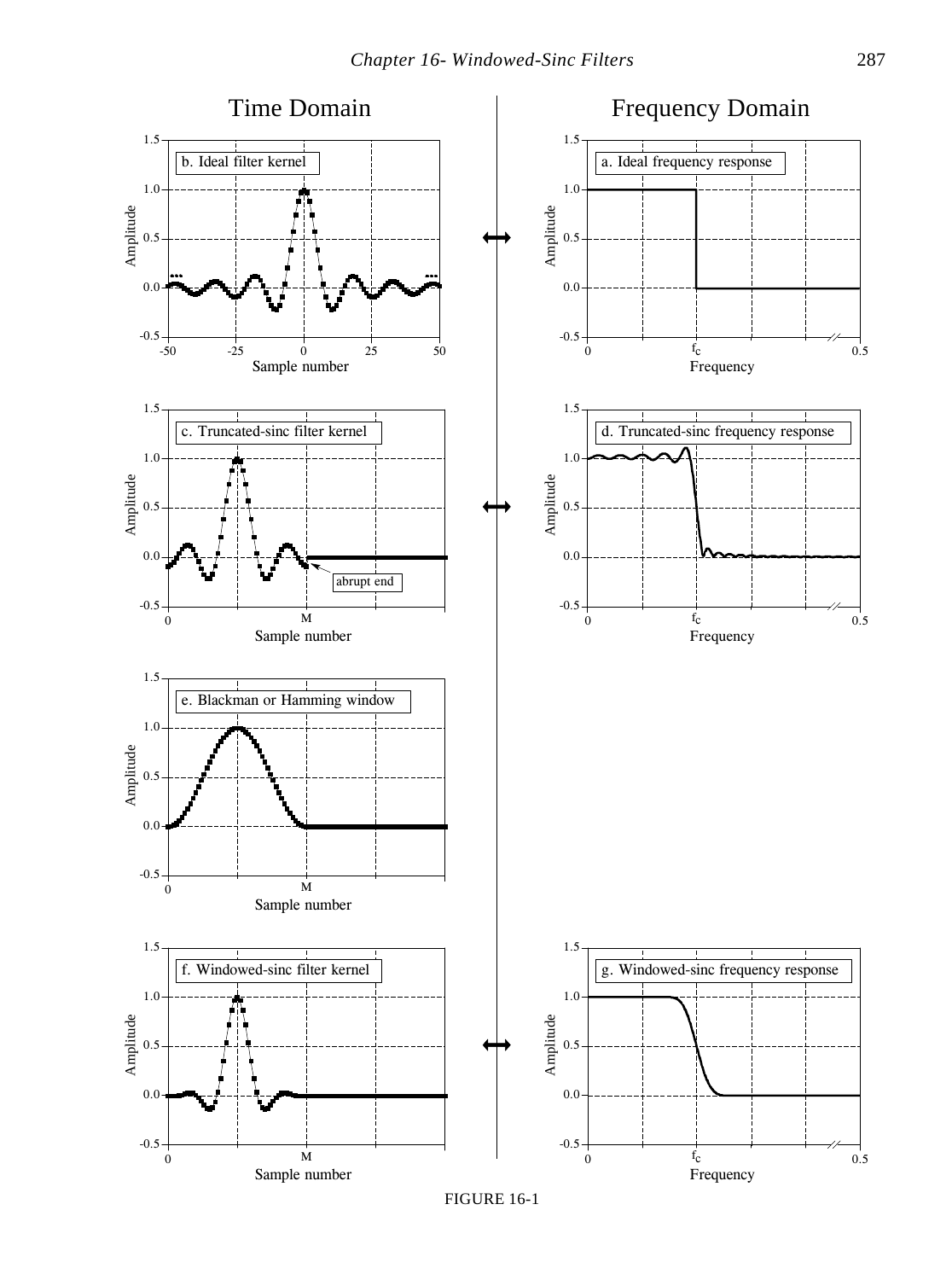

FIGURE 16-2

Characteristics of the Blackman and Hamming windows. The shapes of these two windows are shown in (a), and given by Eqs. 16-1 and 16-2. As shown in (b), the Hamming window results in about 20% faster roll-off than the Blackman window. However, the Blackman window has better stopband attenuation (Blackman: 0.02%, Hamming: 0.2%), and a lower passband ripple (Blackman: 0.02% Hamming: 0.2%).



(c) shows that the Blackman has a better *stopband attenuation*. To be exact, the stopband attenuation for the Blackman is  $-74dB$  ( $-0.02\%$ ), while the Hamming is only -53dB  $(-0.2\%)$ . Although it cannot be seen in these graphs, the Blackman has a *passband ripple* of only about 0.02%, while the Hamming is typically 0.2%. In general, the Blackman should be your first choice; a slow roll-off is easier to handle than poor stopband attenuation.

There are other windows you might hear about, although they fall short of the Blackman and Hamming. The **Bartlett window** is a triangle, using straight lines for the taper. The **Hanning window,** also called the **raised cosine window**, is given by:  $w[i] = 0.5 - 0.5 \cos(2\pi i/M)$ . These two windows have about the same roll-off speed as the Hamming, but worse stopband attenuation (Bartlett: -25dB or 5.6%, Hanning -44dB or 0.63%). You might also hear of a **rectangular window**. This is the same as *no* window, just a truncation of the tails (such as in Fig. 16-1c). While the roll-off is  $\sim$  2.5 times faster than the Blackman, the stopband attenuation is only -21dB (8.9%).

# **Designing the Filter**

To design a windowed-sinc, two parameters must be selected: the cutoff frequency,  $f_c$ , and the length of the filter kernel, *M*. The cutoff frequency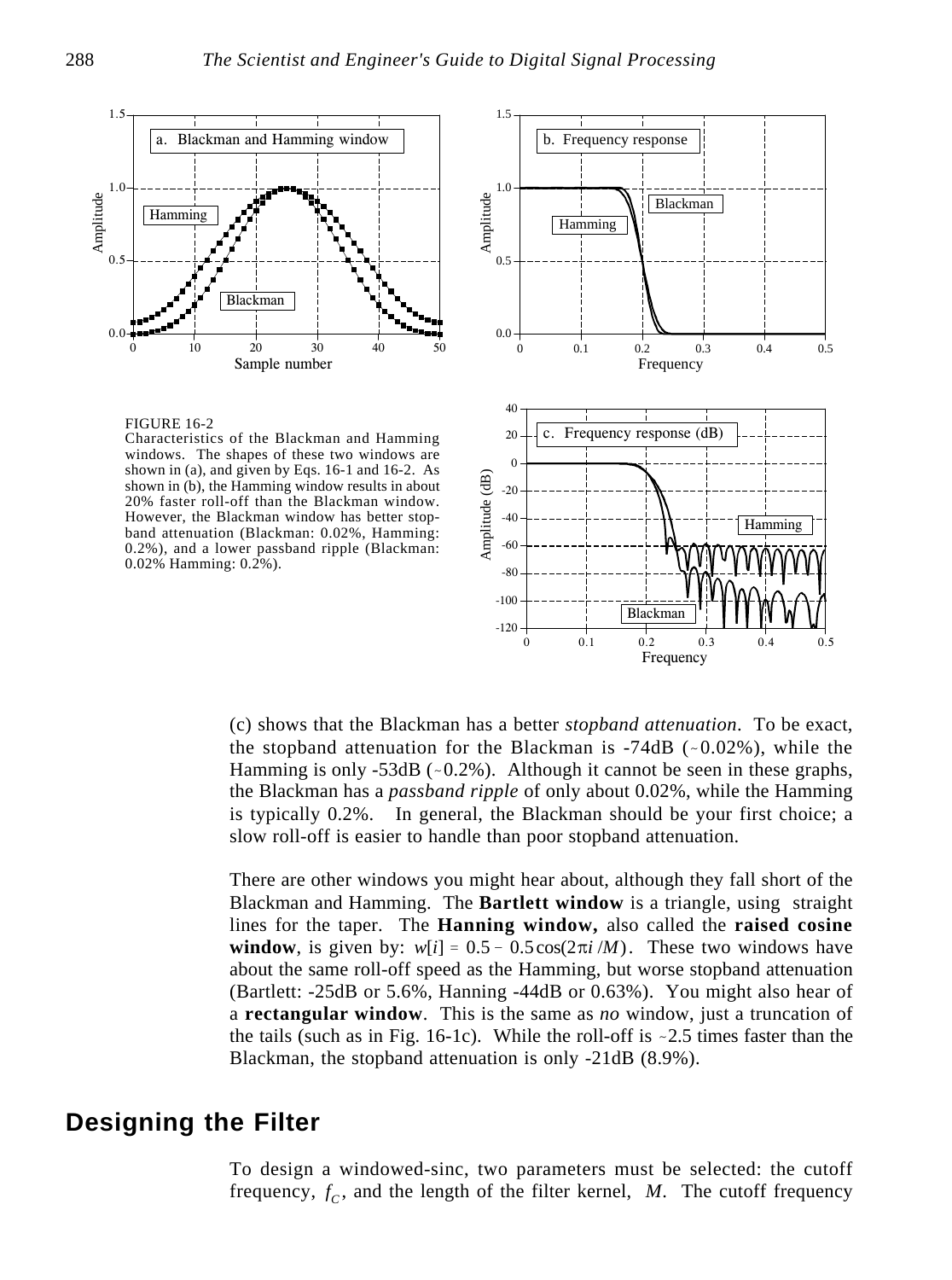

FIGURE 16-3

Filter length vs. roll-off of the windowed-sinc filter. As shown in (a), for  $M = 20, 40,$  and 200, the transition bandwidths are  $BW = 0.2, 0.1$ , and 0.02 of the sampling rate, respectively. As shown in (b), the shape of the frequency response does not change with different cutoff frequencies. In (b),  $M = 60$ .

is expressed as a fraction of the sampling rate, and therefore must be between 0 and 0.5. The value for *M* sets the *roll-off* according to the approximation:

#### EQUATION 16-3

Filter length vs. roll-off. The length of the filter kernel, *M*, determines the transition bandwidth of the filter, *BW.* This is only an approximation since roll-off depends on the particular window being used.

$$
M \approx \frac{4}{BW}
$$

where *BW* is the width of the transition band, measured from where the curve just barely leaves one, to where it almost reaches zero (say, 99% to 1% of the curve). The transition bandwidth is also expressed as a fraction of the sampling frequency, and must between 0 and 0.5. Figure 16-3a shows an example of how this approximation is used. The three curves shown are generated from filter kernels with:  $M = 20$ , 40, and 200. From Eq. 16-3, the transition bandwidths are:  $BW = 0.2, 0.1$ , and  $0.02$ , respectively. Figure (b) shows that the shape of the frequency response does not depend on the cutoff frequency selected.

Since the time required for a convolution is proportional to the length of the signals, Eq. 16-3 expresses a trade-off between *computation time* (depends on the value of *M*) and *filter sharpness* (the value of *BW*). For instance, the 20% slower roll-off of the Blackman window (as compared with the Hamming) can be compensated for by using a filter kernel 20% longer. In other words, it could be said that the Blackman window is 20% slower to execute that an equivalent roll-off Hamming window. This is important because the execution speed of windowed-sinc filters is already terribly slow.

As also shown in Fig. 16-3b, the cutoff frequency of the windowed-sinc filter is measured at the *one-half amplitude* point. Why use 0.5 instead of the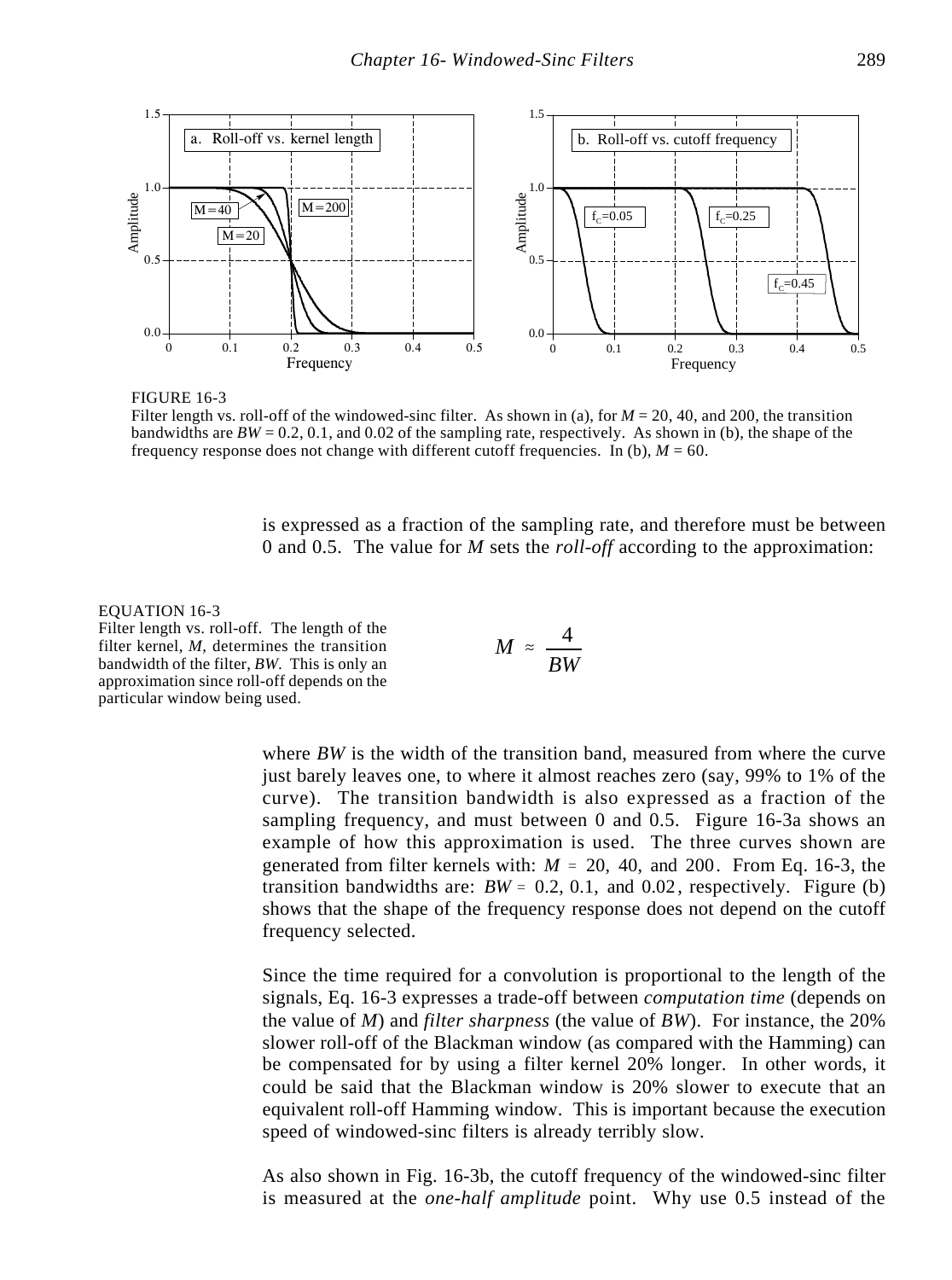standard 0.707 (-3dB) used in analog electronics and other digital filters? This is because the windowed-sinc's frequency response is *symmetrical* between the passband and the stopband. For instance, the Hamming window results in a passband ripple of 0.2%, and an *identical* stopband attenuation (i.e., ripple in the stopband) of 0.2%. Other filters do not show this symmetry, and therefore have no advantage in using the one-half amplitude point to mark the cutoff frequency. As shown later in this chapter, this symmetry makes the windowedsinc ideal for *spectral inversion*.

After  $f_c$  and *M* have been selected, the filter kernel is calculated from the relation:

$$
h[i] = K \frac{\sin(2\pi f_c (i - M/2))}{i - M/2} \left[ 0.42 - 0.5 \cos\left(\frac{2\pi i}{M}\right) + 0.08 \cos\left(\frac{4\pi i}{M}\right) \right]
$$

#### EQUATION 16-4

The windowed-sinc filter kernel. The cutoff frequency,  $f_c$ , is expressed as a fraction of the sampling rate, a value between 0 and 0.5. The length of the filter kernel is determined by *M*, which must be an even integer. The sample number  $i$ , is an integer that runs from 0 to *M*, resulting in  $M+1$  total points in the filter kernel. The constant, *K*, is chosen to provide unity gain at zero frequency. To avoid a divide-by-zero error, for  $i = M/2$ , use  $h[i] = 2\pi f_c K$ .

> Don't be intimidated by this equation! Based on the previous discussion, you should be able to identify three components: the *sinc function*, the *M/2 shift*, and the *Blackman window*. For the filter to have unity gain at DC, the constant *K* must be chosen such that the sum of all the samples is equal to one. In practice, ignore *K* during the calculation of the filter kernel, and then *normalize* all of the samples as needed. The program listed in Table 16-1 shows how this is done. Also notice how the calculation is handled at the center of the sinc,  $i = M/2$ , which involves a division by zero.

> This equation may be long, but it is easy to use; simply type it into your computer program and forget it. Let the computer handle the calculations. If you find yourself trying to evaluate this equation by hand, you are doing something very very wrong.

> Let's be specific about where the filter kernel described by Eq. 16-4 is located in your computer array. As an example, *M* will be chosen to be 100. Remember, *M* must be an even number. The first point in the filter kernel is in array location 0, while the last point is in array location 100. This means that the entire signal is 101 points long. The center of symmetry is at point 50, i.e.,  $M/2$ . The 50 points to the left of point 50 are symmetrical with the 50 points to the right. Point 0 is the same value as point 100, and point 49 is the same as point 51. If you must have a specific number of samples in the filter kernel, such as to use the FFT, simply add zeros to one end or the other. For example, with  $M = 100$ , you could make samples 101 through 127 equal to zero, resulting in a filter kernel 128 points long.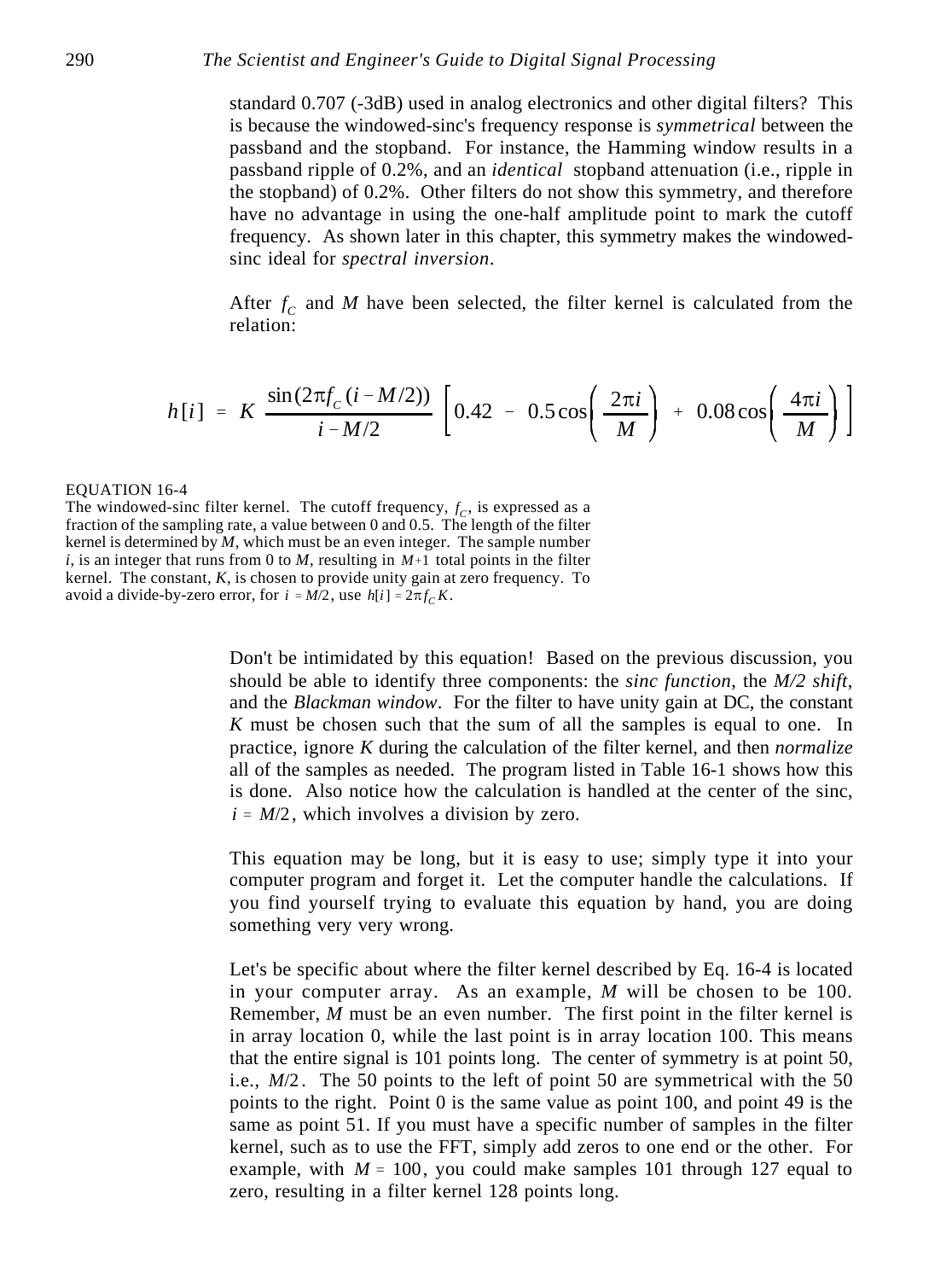



Example filter kernels and the corresponding step responses. The frequency of the sinusoidal oscillation is approximately equal to the cutoff frequency,  $f_c$ , while  $M$  determines the kernel length.

Figure 16-4 shows examples of windowed-sinc filter kernels, and their corresponding step responses. The samples at the beginning and end of the filter kernels are so small that they can't even be seen in the graphs. Don't make the mistake of thinking they are unimportant! These samples may be small in value; however, they collectively have a large effect on the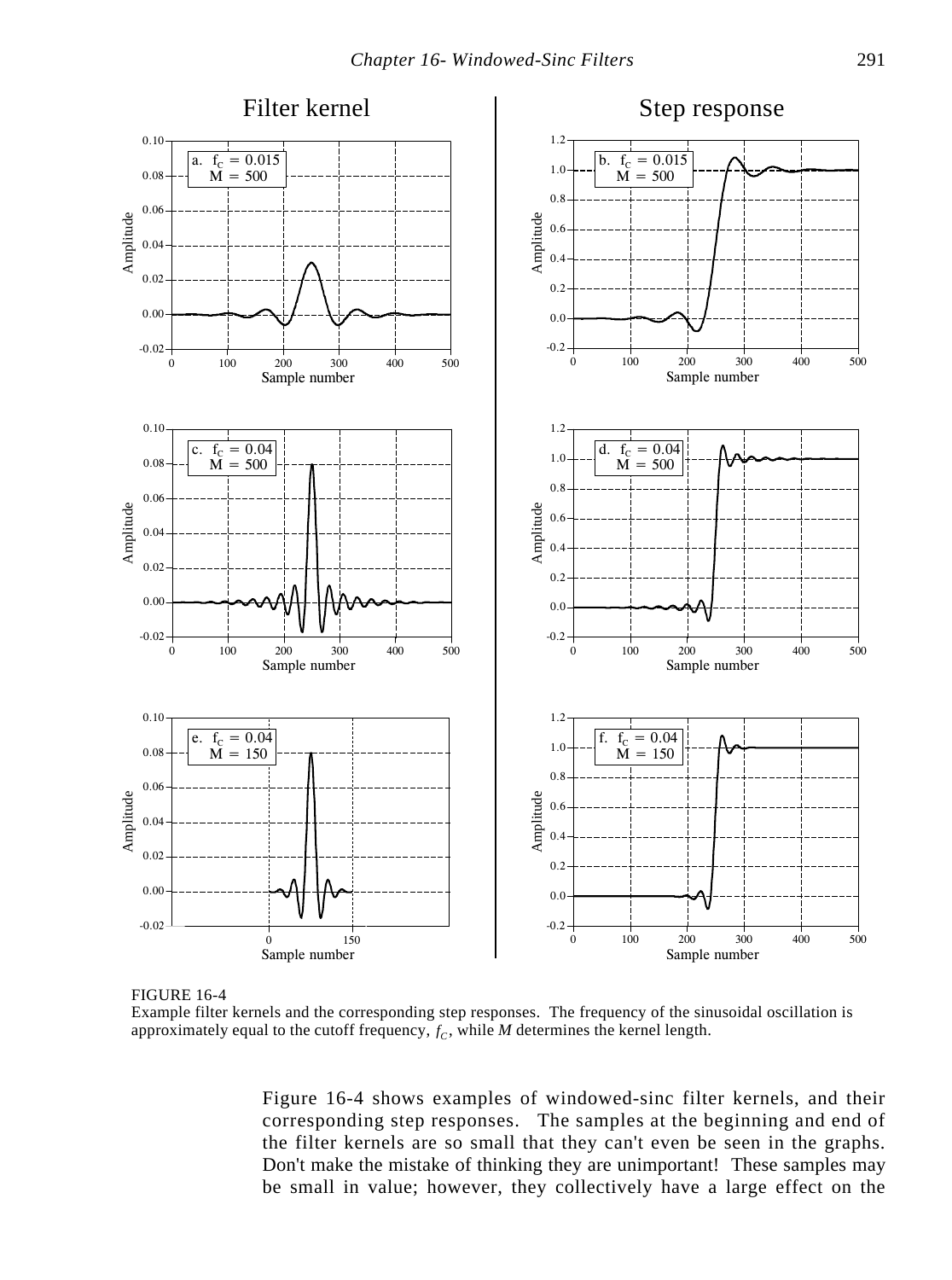performance of the filter. This is also why floating point representation is typically used to implement windowed-sinc filters. Integers usually don't have enough dynamic range to capture the large variation of values contained in the filter kernel. How does the windowed-sinc filter perform in the time domain? Terrible! The step response has overshoot and ringing; this is *not* a filter for signals with information encoded in the time domain.

# **Examples of Windowed-Sinc Filters**

An electroencephalogram, or EEG, is a measurement of the electrical activity of the brain. It can be detected as millivolt level signals appearing on electrodes attached to the surface of the head. Each nerve cell in the brain generates small electrical pulses. The EEG is the combined result of an enormous number of these electrical pulses being generated in a (hopefully) coordinated manner. Although the relationship between thought and this electrical coordination is very poorly understood, different frequencies in the EEG can be identified with specific mental states. If you close your eyes and relax, the predominant EEG pattern will be a slow oscillation between about 7 and 12 hertz. This waveform is called the *alpha rhythm*, and is associated with contentment and a decreased level of attention. Opening your eyes and looking around causes the EEG to change to the *beta rhythm*, occurring between about 17 and 20 hertz. Other frequencies and waveforms are seen in children, different depths of sleep, and various brain disorders such as epilepsy.

In this example, we will assume that the EEG signal has been amplified by analog electronics, and then digitized at a sampling rate of 100 samples per second. Acquiring data for 50 seconds produces a signal of 5,000 points. Our goal is to separate the alpha from the beta rhythms. To do this, we will design a digital low-pass filter with a cutoff frequency of 14 hertz, or 0.14



#### FIGURE 16-5

Example of windowed-sinc filters. The alpha and beta rhythms in an EEG are separated by low-pass and highpass filters with  $M = 100$ . The program to implement the low-pass filter is shown in Table 16-1. The program for the high-pass filter is identical, except for a *spectral inversion* of the low-pass filter kernel.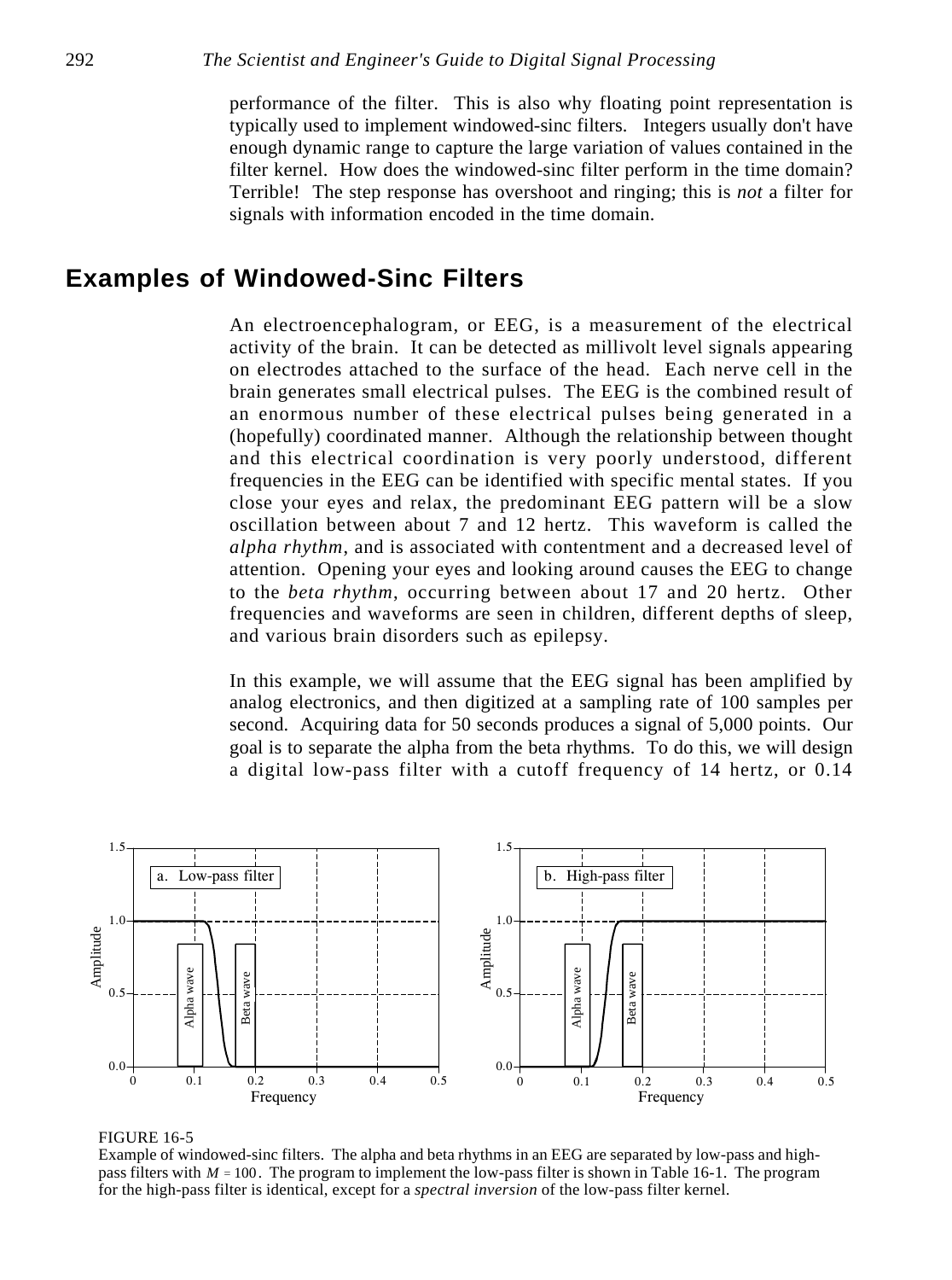

#### FIGURE 16-6

Example of a windowed-sinc band-pass filter. This filter was designed for a sampling rate of 10 kHz. When referenced to the analog signal, the center frequency of the passband is at 2 kHz, the passband is 80 hertz, and the transition bands are 50 hertz. The windowed-sinc uses 801 points in the filter kernel to achieve this roll-off, and a Blackman window for good stopband attenuation. Figure (a) shows the resulting frequency response on a linear scale, while (b) shows it in decibels. The frequency axis in (a) is expressed as a fraction of the sampling frequency,

of the sampling rate. The transition bandwidth will be set at 4 hertz, or 0.04 of the sampling rate. From Eq. 16-3, the filter kernel needs to be about 101 points long, and we will arbitrarily choose to use a Hamming window. The program in Table 16-1 shows how the filter is carried out. The frequency response of the filter, obtained by taking the Fourier Transform of the filter kernel, is shown in Fig. 16-5.

In a second example, we will design a *band-pass filter* to isolate a *signaling tone* in an audio signal, such as when a button on a telephone is pressed. We will assume that the signal has been digitized at 10 kHz, and the goal is to isolate an 80 hertz band of frequencies centered on 2 kHz. In terms of the sampling rate, we want to block all frequencies below 0.196 and above 0.204 (corresponding to 1960 hertz and 2040 hertz, respectively). To achieve a transition bandwidth of 50 hertz (0.005 of the sampling rate), we will make the filter kernel 801 points long, and use a Blackman window. Table 16-2 contains a program for calculating the filter kernel, while Fig. 16-6 shows the frequency response. The design involves several steps. First, *two* low-pass filters are designed, one with a cutoff at 0.196, and the other with a cutoff at 0.204. This second filter is then *spectrally inverted*, making it a high-pass filter (see Chapter 14, Fig. 14-6). Next, the two filter kernels are added, resulting in a band-reject filter (see Fig. 14-8). Finally, another *spectral inversion* makes this into the desired band-pass filter.

### **Pushing it to the Limit**

The windowed-sinc filter can be pushed to incredible performance levels without nasty surprises. For instance, suppose you need to isolate a 1 *millivolt* signal riding on a 120 *volt* power line. The low-pass filter will need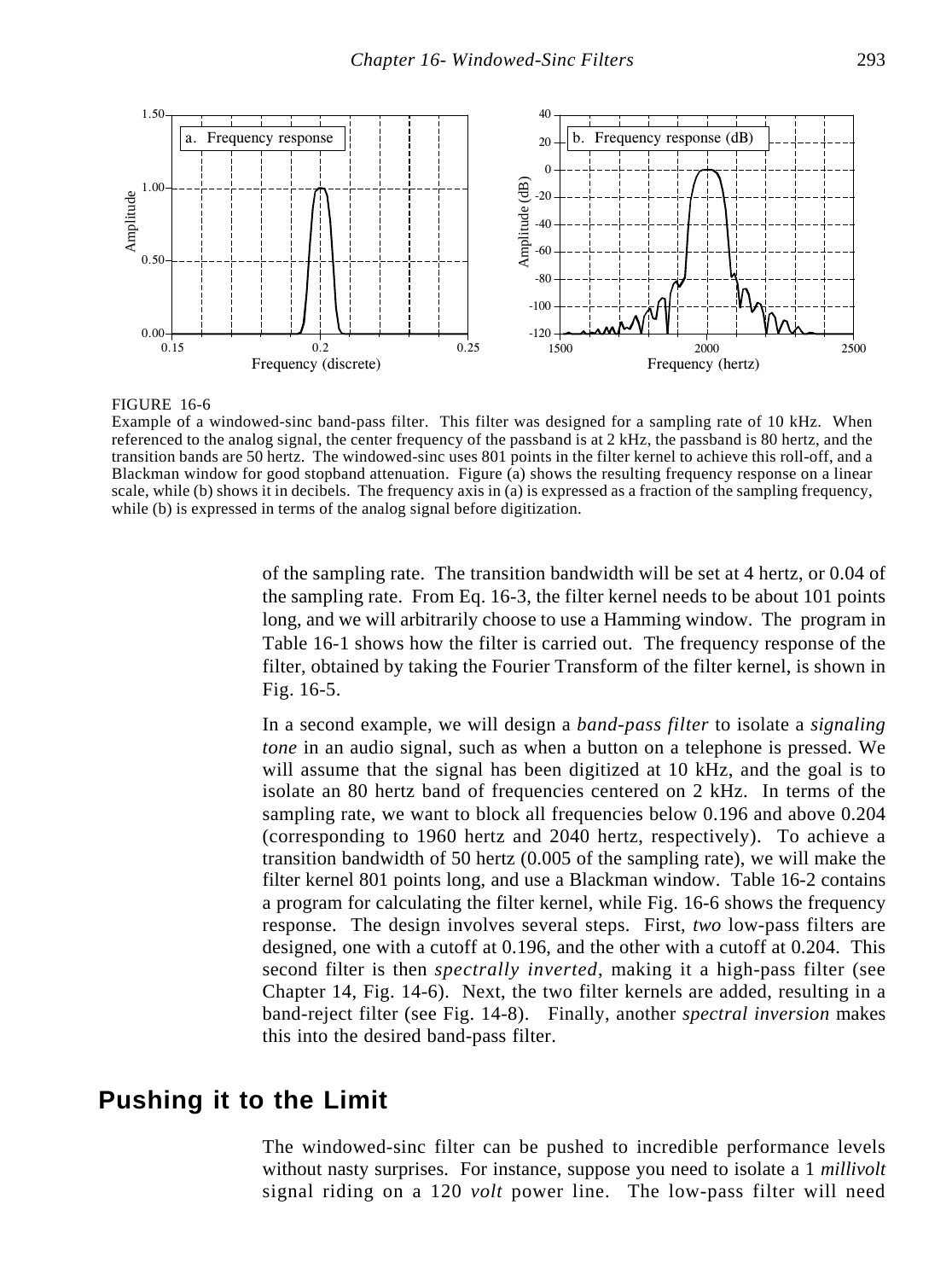```
100 'LOW-PASS WINDOWED-SINC FILTER 
110 'This program filters 5000 samples with a 101 point windowed-sinc filter, 
120 'resulting in 4900 samples of filtered data.
130 '<br>140 DIM X[4999]
140 DIM X[4999] <sup>'X[]</sup> holds the input signal<br>150 DIM Y[4999] <sup>'Y[]</sup> holds the output signa
                                    'Y[ ] holds the output signal
160 DIM H[100] 'H[ ] holds the filter kernel
170 '
180 PI = 3.14159265<br>190 FC = .14'Set the cutoff frequency (between 0 and 0.5)
200 M\% = 100 'Set filter length (101 points)
210 '
220 GOSUB XXXX 'Mythical subroutine to load X[ ]
230'<br>240''Calculate the low-pass filter kernel via Eq. 16-4
250 FOR I% = 0 TO 100
260 IF (I\% - M\% / 2) = 0 THEN H[I%] = 2*PI*FC
270 IF (I%-M%/2) > 0 THEN H[I%] = SIN(2*PI*FC * (I%-M%/2)) / (I%-M%/2)
280 H[I%] = H[I%] * (0.54 - 0.46*COS(2*PI*I%/M%))
290 NEXT I%
300 '
310 SUM = 0 \degree 'Normalize the low-pass filter kernel for 320 FOR I% = 0 TO 100 \degree 'unity gain at DC
320 FOR I% = 0 TO 100
330 SUM = SUM + H[I%]
340 NEXT I%
350 '
360 FOR I% = 0 TO 100
370 H[I\%] = H[I\%]/SUM380 NEXT I%
390 '<br>400 FOR J% = 100 TO 4999
                                    'Convolve the input signal & filter kernel
410 Y[J\%] = 0420 FOR I% = 0 TO 100
430 Y[J%] = Y[J%] + X[J%-I%] * H[I%]
440 NEXT I%
450 NEXT J%
460 '
470 END
```
#### TABLE 16-1

a stopband attenuation of at least -120dB (one part in one-million for those that refuse to learn decibels). As previously shown, the Blackman window only provides -74dB (one part in five-thousand). Fortunately, greater stopband attenuation is easy to obtain. The input signal can be filtered using a conventional windowed-sinc filter kernel, providing an intermediate signal. The intermediate signal can then be passed through the filter a second time, further increasing the stopband attenuation to -148dB (1 part in 30 million, wow!). It is also possible to combine the two stages into a single filter. The kernel of the combined filter is equal to the *convolution* of the filter kernels of the two stages. This also means that convolving any filter kernel *with itself* results in a filter kernel with a much improved stopband attenuation. The price you pay is a longer filter kernel and a slower roll-off. Figure 16-7a shows the frequency response of a 201 point lowpass filter, formed by convolving a 101 point Blackman windowed-sinc with itself. Amazing performance! (If you really need more than -100dB of stopband attenuation, you should use double precision. Single precision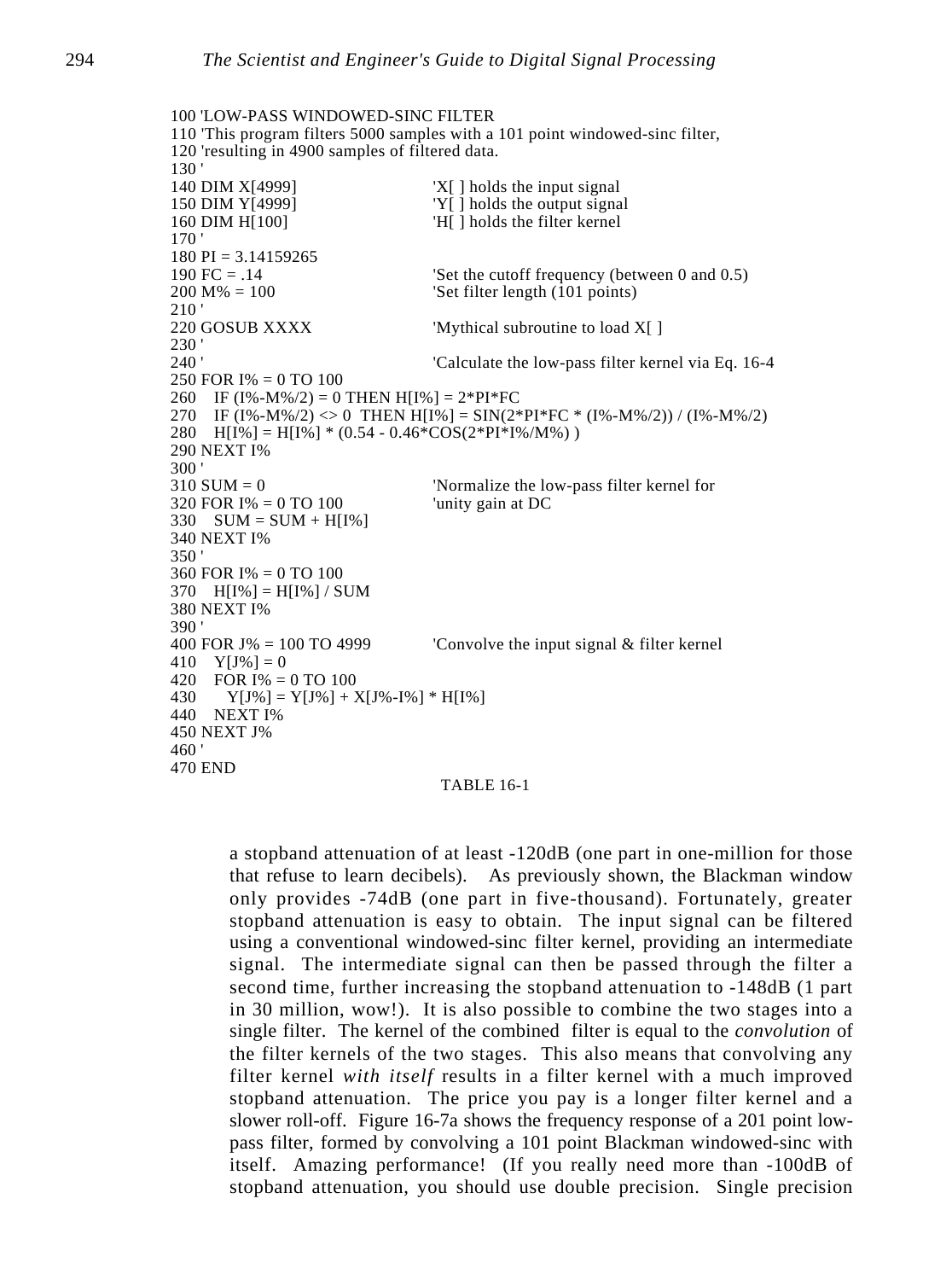```
100 'BAND-PASS WINDOWED-SINC FILTER
110 'This program calculates an 801 point band-pass filter kernel
120 '
130 DIM A[800] \vert 'A[ ] workspace for the lower cutoff
140 DIM B[800] <sup>'B[]</sup> workspace for the upper cutoff
150 DIM H[800] <sup>'H[]</sup> holds the final filter kernel
160 '
170 \text{ PI} = 3.1415926180 M% = 800 'Set filter kernel length (801 points)
\frac{190}{200}200 ' 200 ' 210 \text{ FC} = 0.196 ' 210 \text{ FC} = 0.196 ' with a cutoff frequency of 0.196, store in A[1]
                                        'with a cutoff frequency of 0.196, store in A\lceil ]
220 FOR I% = 0 TO 800
230 IF (I\% - M\% / 2) = 0 THEN A[I%] = 2*PI*FC
240 IF (I%-M%/2) > 0 THEN A[I%] = SIN(2*PI*FC * (I%-M%/2)) / (I%-M%/2)
250 A[I%] = A[I%] * (0.42 - 0.5 \text{*} \text{COS}(2 \text{ *} \text{PI} \text{ *} \text{I} \text{w} / \text{M} \text{w}) + 0.08 \text{ *} \text{COS}(4 \text{ *} \text{PI} \text{ *} \text{I} \text{w} / \text{M} \text{w}))260 NEXT I%
270'<br>280 SUM = 0
                                        'Normalize the first low-pass filter kernel for 'unity gain at DC
290 FOR I% = 0 TO 800
300 SUM = SUM + A[I%]
310 NEXT I%
320 '
330 FOR I% = 0 TO 800
340 A[I%] = A[I%] / SUM
350 NEXT I%<br>360 '
360' 'Calculate the second low-pass filter kernel via Eq. 16-4,<br>370 \text{ FC} = 0.204 'with a cutoff frequency of 0.204, store in B[1]
                                        'with a cutoff frequency of 0.204, store in B[\vert]
380 FOR I% = 0 TO 800
390 IF (I\% - M\% / 2) = 0 THEN B[I%] = 2*PI*FC
400 IF (I%-M%/2) <> 0 THEN B[I%] = SIN(2*PI*FC * (I%-M%/2)) / (I%-M%/2)
410 \text{ B}[1\%] = B[1\%] * (0.42 - 0.5 * COS(2*PI*1\% /M\%) + 0.08 * COS(4*PI*1\% /M\%))420 NEXT I%
430 '
440 \text{ SUM} = 0<br>
450 \text{ FOR } 1\% = 0 \text{ TO } 800 'unity gain at DC
450 FOR I% = 0 TO 800
460 SUM = SUM + B[I%]
470 NEXT I%
480 '
490 FOR I% = 0 TO 800
500 B[I\%] = B[I\%] / SUM510 NEXT I%
520 '<br>530 FOR I% = 0 TO 800
530 FOR I% = 0 TO 800 <br>540 B[I%] = - B[I%] \frac{1}{2} 'filter kernel using spectral inversion (as in Fig. 14-5)
                                        'filter kernel using spectral inversion (as in Fig. 14-5)
550 NEXT I% 
560 B[400] = B[400] + 1570 ' 
580 '
590 FOR I% = 0 TO 800 <br>600 H[I%] = A[I%] + B[I%] <br>filter kernel in B[ ], to form a band-reject filter kernel
600 H[I%] = A[I%] + B[I%] 'filter kernel in B[ ], to form a band-reject filter kernel 610 NEXT I% 'stored in H[ ] (as in Fig. 14-8)
                                        'stored in H[ ] (as in Fig. 14-8)
620 '<br>630 FOR I% = 0 TO 800
630 FOR I% = 0 TO 800 <br>640 H[I%] \rightarrow Filter kernel by using spectral inversion<br>640 H[I%] \rightarrow Filter kernel by using spectral inversion
                                        filter kernel by using spectral inversion
650 NEXT I% 
660 H[400] = H[400] + 1
670 ' 'The band-pass filter kernel now resides in H[ ]
680 END
                                           TABLE 16-2
```